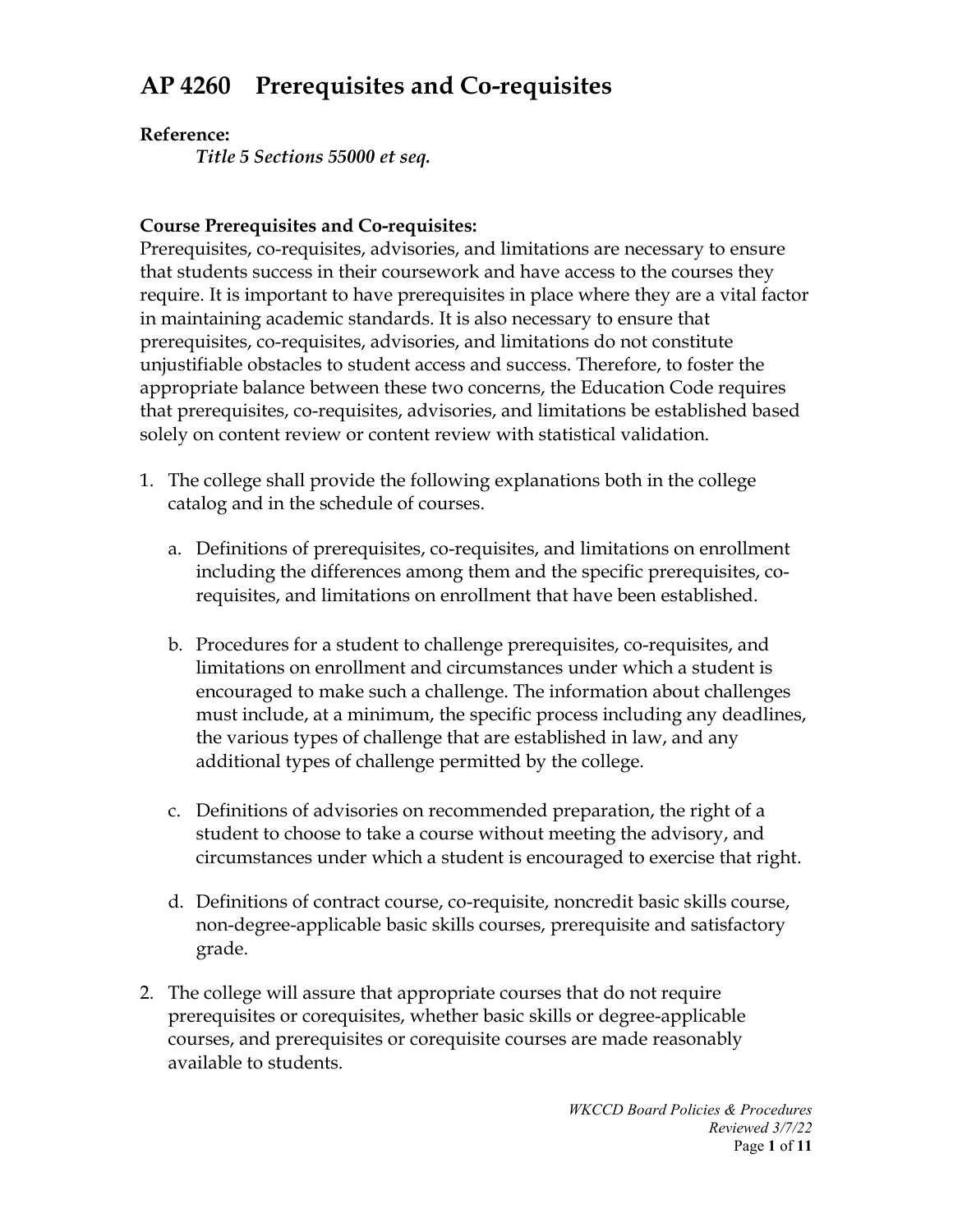- 3. In order to be certified to approve stand-alone credit courses locally allowed in Title 5, section 55100, the college will annually certify that all individuals, who will be involved in the curriculum approval process at each college, have been trained in accordance with the regulations and the following criteria:
	- ∗ The college curriculum committee and all other individuals who will be involved in the curriculum approval process have completed training on stand-alone course approval
	- ∗ The District will annually certify that all faculty and staff involved in the curriculum approval process have completed training

# **Challenge Process**

- 1. Any student who does not meet a prerequisite or co-requisite or who is not permitted to enroll due to a limitation on enrollment but who provides satisfactory evidence may seek entry into the course as follows:
	- a. Students must file a petition to challenge the prerequisite or co-requisite. Once the petition is processed, the student is contacted and is eligible to enroll in the class. The petition to challenge must be resolved within five working days.
	- b. If no space is available in the course when a challenge is filed, the challenge shall be resolved prior to the beginning of registration for the next term and, if the challenge is upheld, the student shall be permitted to enroll if space is available when the student registers for that subsequent term.

# **Grounds for challenge shall include the following:**

- 1. Those grounds for challenge specified in title 5, Section 55201(f).
- 2. The student seeks to enroll and has not been allowed to enroll due to a competition or public performance, or one or more of the courses for which enrollment has been limited to a cohort of students. The student shall be allowed to enroll in such a course if otherwise he/she would be delayed by a semester or more in attaining the degree or certificate specified in his/her educational plan.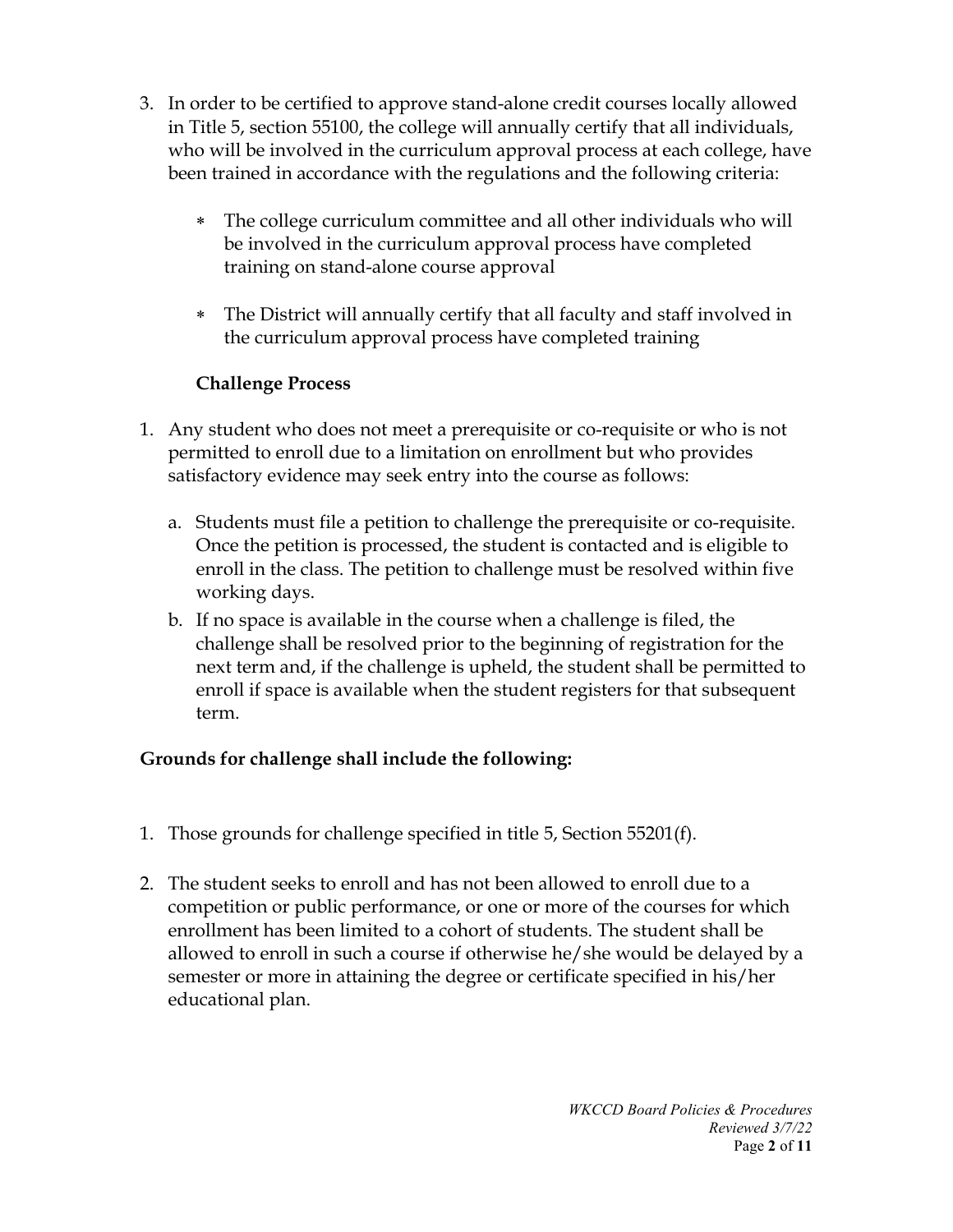- 3. The student seeks to enroll in a course that has a prerequisite established to protect health and safety, and the student demonstrates that he/she does not pose a threat to himself/herself or others.
- 4. The student has the obligation to provide satisfactory evidence that the challenge should be upheld. However, where facts essential to a determination of whether the student's challenge should be upheld are or ought to be in the college's own records, then the college has the obligation to produce that information.

# **Curriculum Review Process**

The curriculum review process shall at a minimum be in accordance with all of the following:

- 1. Establish a curriculum committee and its membership in a manner that is mutually agreeable to the college administration and the academic senate.
- 2. Establish prerequisites, co-requisites, and advisories on recommended preparation (advisories) only upon the recommendation of the academic senate except that the academic senate may delegate this task to the curriculum committee without forfeiting its rights or responsibilities under Section 53200-53204 of Title 5. Certain limitations on enrollment must be established in the same manner.
- 3. Establish prerequisites, co-requisites, advisories on recommended preparation, and limitations on enrollment only if:
	- a. The faculty in the discipline or, if the college has no faculty member in the discipline, the faculty in the department do all of the following:
		- i. Approve the course; and,
		- ii. As a separate action, approve any prerequisite or co-requisite, only if:
			- 1.) The prerequisite or co-requisite is an appropriate and rational measure of a student's readiness to enter the course or program as demonstrated by a content review including, at a minimum, all of the following:
				- a.) involvement of faculty with appropriate expertise;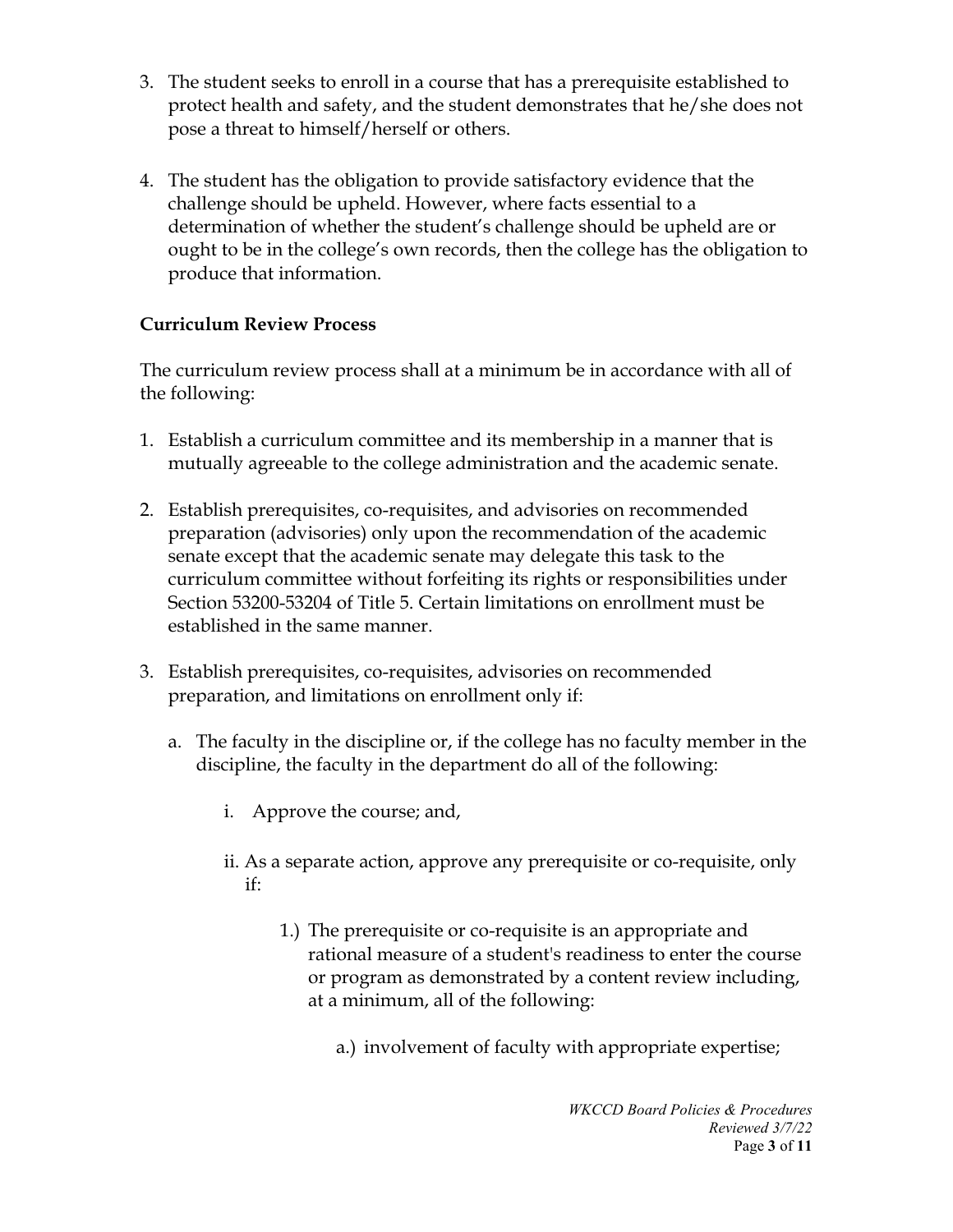- b.) consideration of course objectives set by relevant department(s). The curriculum review process should be done in a manner that is in accordance with accreditation standards.
- c.) be based on a detailed course syllabus and outline of record, tests, related instructional materials, course format, type and number of examinations, and grading criteria;
- d.) specification of the body of knowledge and/or skills which are deemed necessary at entry and/or concurrent with enrollment;
- e.) identification and review of the prerequisite or corequisite which develops the body of knowledge and/or measures skills identified under iv.
- f.) matching of the knowledge and skills in the targeted course (identified under iv.) and those developed or measured by the prerequisite or co-requisite (i.e., the course or assessment identified under v.); and
- g.) maintain documentation that the above steps were taken.
- 2.) The prerequisite or co-requisite meets the scrutiny specified in one of the procedures for review of individual courses (see below), and specify which.
- iii. Approve any limitation on enrollment that is being established for an honors course or section, for a course that includes intercollegiate competition or public performance, or so that a cohort of students will be enrolled in two or more courses, and, in a separate action, specify which.
- iv. Approve that the course meets the academic standards required for degree applicable courses, non-degree applicable courses, noncredit courses, or community service respectively.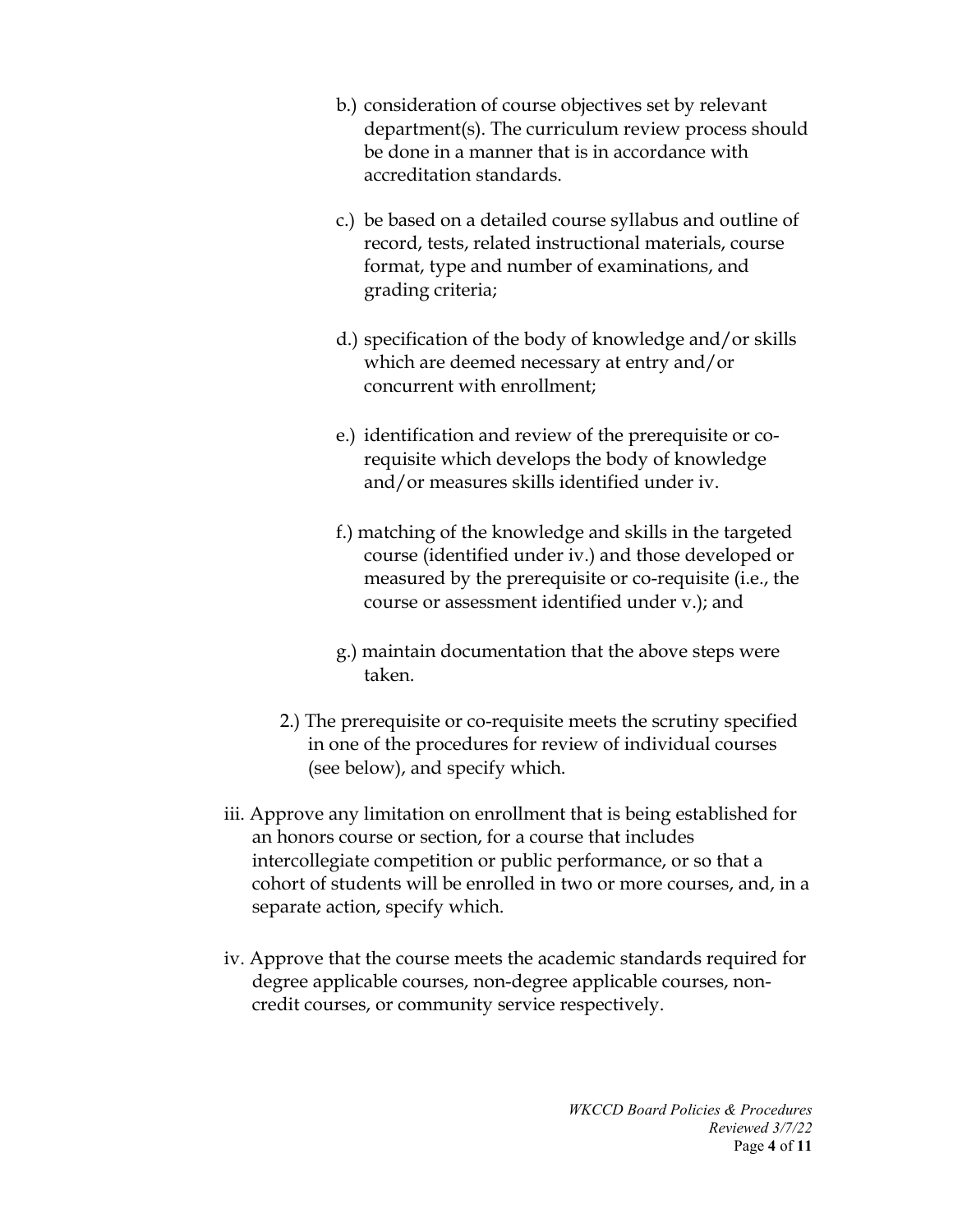- v. Review the course outline to determine if a student would be highly unlikely to receive a satisfactory grade unless the student had knowledge or skills not taught in the course. If the student would need knowledge or skills not taught in the course itself, then the course may be approved for degree applicable credit only if all requirements for establishing the appropriate prerequisite have been met excepting only approval by the curriculum committee.
- vi. Review the course outline to determine whether receiving a satisfactory grade is dependent on skills in communication or computation. If receiving a satisfactory grade is sufficiently dependent on such skills, then the course may be approved for degree applicable credit only if all requirements have been met for establishing a prerequisite or co-requisite of not less than eligibility for enrollment to a degree-applicable course in English or mathematics, respectively.
- b. A course which should have a prerequisite or co-requisite as provided in (5) or (6) but for which one or more of the requirements for establishing a prerequisite have not been met may only:
	- i. Be reviewed and approved pursuant to the standards for nondegree applicable credit, non-credit, or community service; or
	- ii. Be revised and reviewed as required to meet the criteria for establishing the necessary prerequisites or co-requisites.
- c. The curriculum committee also reviews the course and prerequisite in a manner that meets each of the requirements specified above.
- 4. Program Review. As a regular part of the program review process or at least every six years for regular courses and every 2 years for vocational education courses, the college shall review each prerequisite, co-requisite, or advisory to establish that each is still supported by the faculty in the discipline or department and by the curriculum committee and is still in compliance with all other provisions of this policy and with the law. Any prerequisite or corequisite that is still supported shall be reviewed promptly thereafter to assure that it is in compliance with all other provisions of this policy and with the law.
- 5. Implementing Prerequisites, Co-requisites, and Limitations on Enrollment. Implementation of prerequisites, co-requisites, and limitations on enrollment

*WKCCD Board Policies & Procedures Reviewed 3/7/22* Page **5** of **11**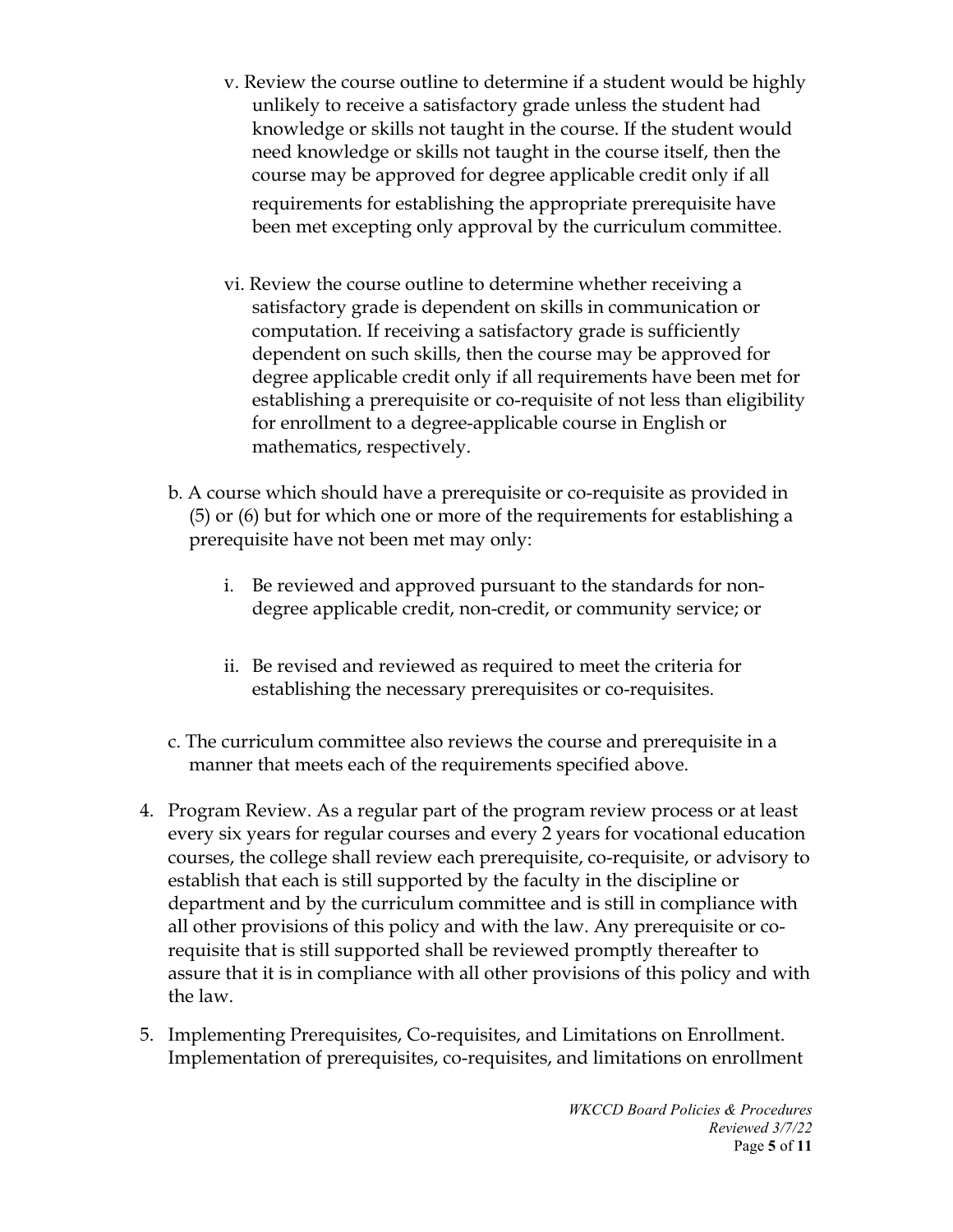must be done in a consistent manner and not left exclusively to the classroom instructor. Every attempt shall be made to enforce all conditions a student must meet to be enrolled in the course through the registration process so that a student is not permitted to enroll unless he or she has met all the conditions or has met all except those for which he or she has a pending challenge or for which further information is needed before final determination is possible of whether the student has met the condition.

### **Review of Individual Courses**

If the student's enrollment in a course or program is to be contingent on his or her having met the proposed prerequisite(s) or co-requisite(s), then such a prerequisite or co-requisite must be established as follows. If enrollment is not blocked, then what is being established is not a prerequisite or co-requisite but, rather, an advisory on recommended preparation and must be identified as such in the schedule and catalog. Establishing advisories does not require all the following steps.

- 1. Prerequisites and Co-requisites
	- a. Levels of Scrutiny. Prerequisites and co-requisites must meet the requirements of at least one of the following subsections:
		- i. The Standard Prerequisites or Co-requisites. The college may establish satisfactory completion of a course as prerequisite or corequisite for another course provided that, in addition to obtaining the review of the faculty in the discipline or department and the curriculum committee as provided above, the college specifies as part of the course outline of record at least three of the campuses of the University of California and the California State University which reflect in their catalogs that they offer the equivalent course with the equivalent prerequisite(s) or co-requisite(s). Any combination of University of California campuses and California State University campuses is acceptable in satisfaction of this requirement.
		- ii. Sequential Courses Within and Across Disciplines. A course may be established as a prerequisite or co-requisite for another course provided that, in addition to the review by faculty in the department or discipline and by the curriculum committee as described above, skills, concepts, and/or information taught in the first course are presupposed in the second course, and a list of the specific skills and/or knowledge a student must possess in order to

*WKCCD Board Policies & Procedures Reviewed 3/7/22* Page **6** of **11**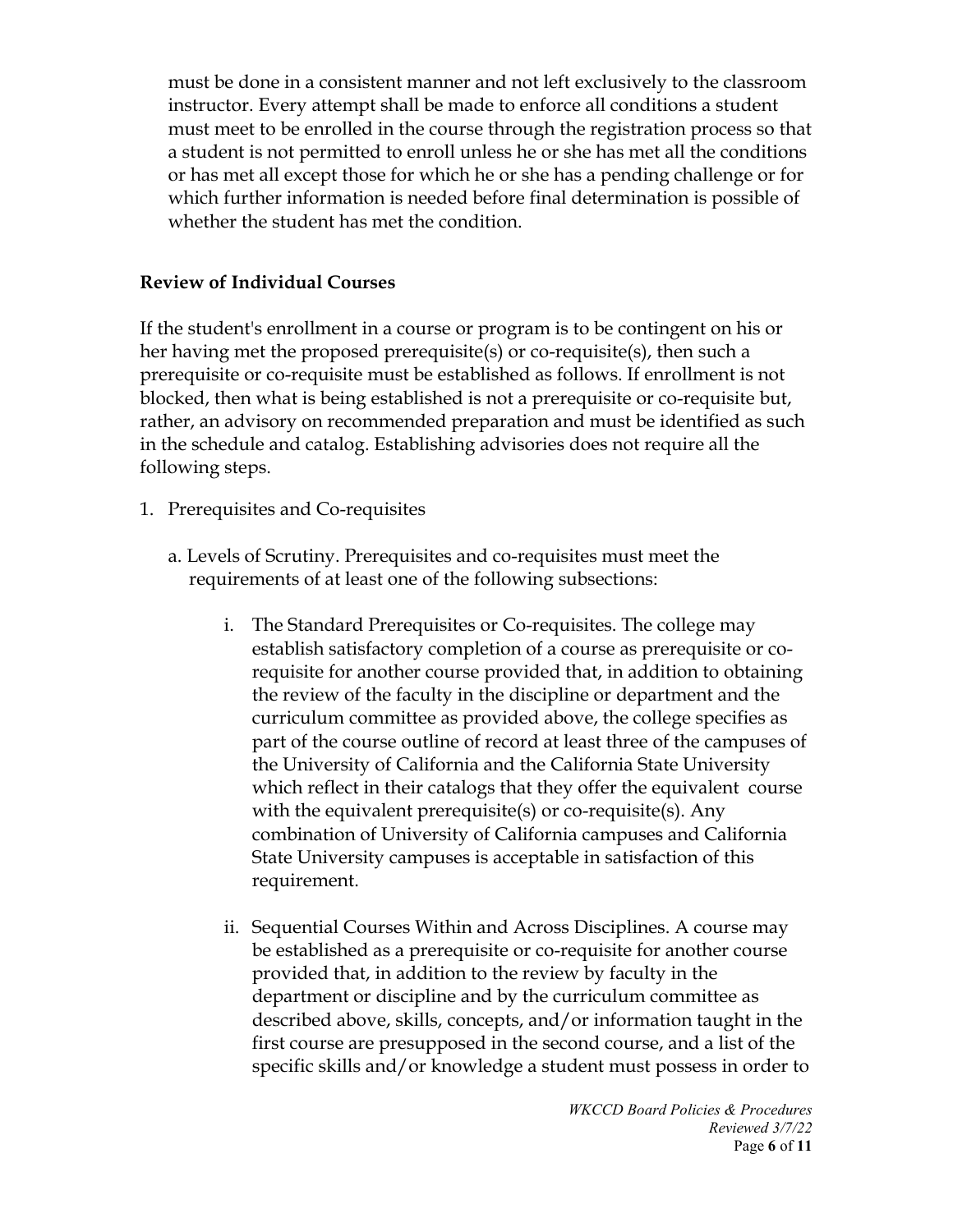be ready to take the second course is included in its outline of record.

- iii. Courses in Communication or Computation Skills. Prerequisites establishing communication or computational skill requirements may not be established across the entire curriculum unless established on a course by course basis. A course in communication or computation skills, or eligibility for enrollment in such a course, may be established as a prerequisite or co-requisite for any course other than another course in communication or computation skills if, in addition to the review by the faculty in the discipline or department and by the curriculum committee as provided above, the following is also done:
	- 1.) A list of the specific skills a student must possess in order to be ready to take the course is included in the course outline of record; and
	- 2.) Research is conducted as provided above. The prerequisite or co-requisite may be established for a period of not more than two years while the research is being conducted provided that a determination is made that a student who lacks the particular skills is highly unlikely to receive a satisfactory grade because a sufficient percentage of the grade is directly dependent on these skills. This determination must be approved both by the faculty in the discipline and by the curriculum committee as provided above and must be based on a review of the syllabus as well as samples of tests and other assignments on which the grade is based.
- b. Cut Scores and Prerequisites. Whether or not research is required to establish a prerequisite, data collected to validate assessment instruments and cut scores is always relevant to reviewing the prerequisites for the associated courses. If such data are insufficient to establish the cut scores, any course prerequisites established for the same course or courses may not be printed in subsequent catalogs and schedules nor enforced in subsequent semesters until the problems are resolved, and sufficient data exist to establish the cut scores. In such a case, the collection of these data shall be done in the manner prescribed above in addition to other requirements of law. Such a prerequisite may be changed to an advisory on recommended preparation while the problems are being resolved.

*WKCCD Board Policies & Procedures Reviewed 3/7/22* Page **7** of **11**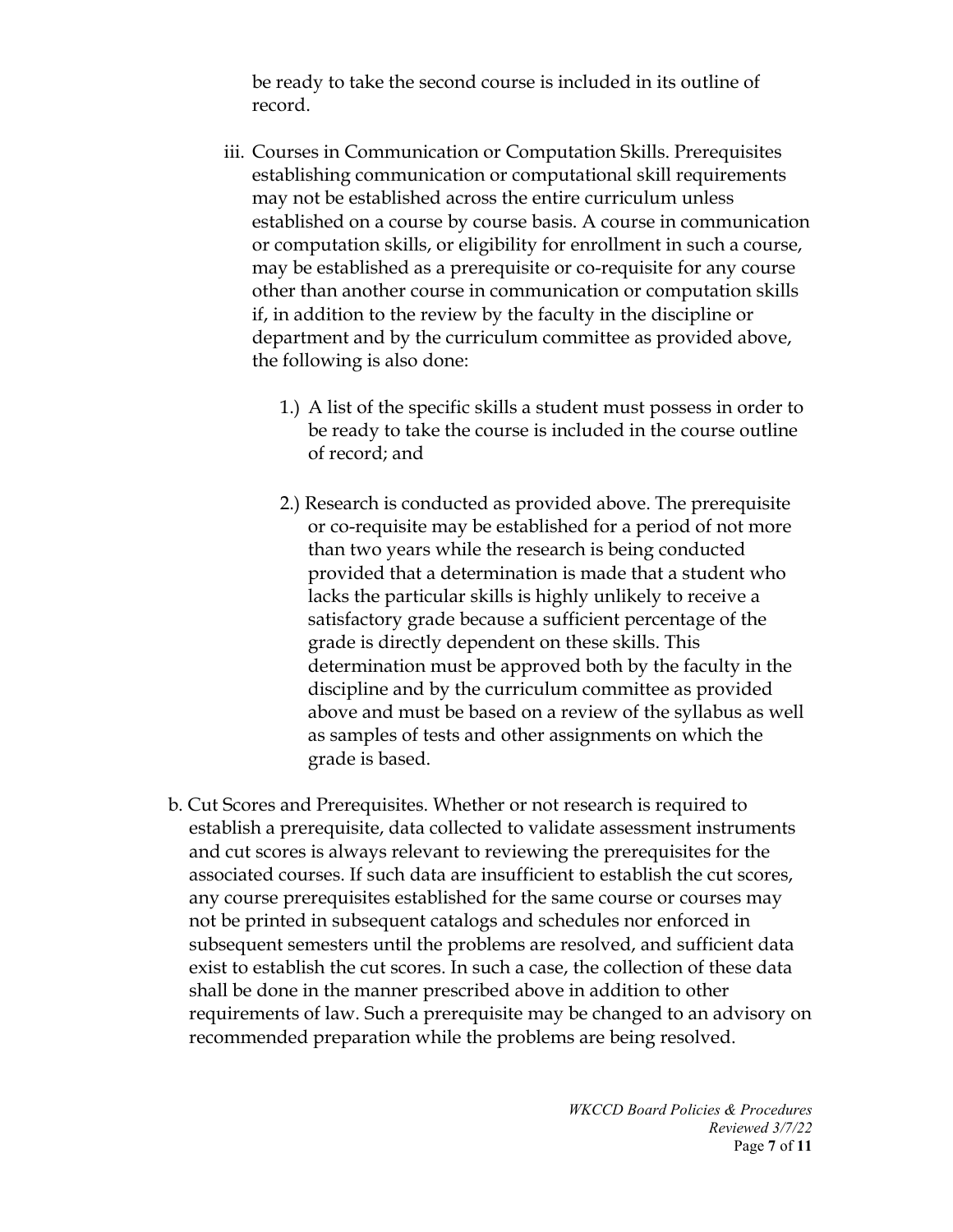- c. Programs. In order to establish a prerequisite for a program, the proposed prerequisite must be approved as provided for a course prerequisite in regard to at least one course that is required as part of the program.
- d. Health and Safety. A prerequisite or co-requisite may be established provided that, in addition to the review by faculty in the department or division and by the curriculum committee as provided above:
	- i. The course for which the prerequisite is proposed is one in which the student might endanger his or her own health and safety or the health and safety of others; and
	- ii. The prerequisite is that the student possesses what is necessary to protect his or her health and safety and the health and safety of others before entering the course.
- e. Recency and Other Measures of Readiness: Recency and other measures of readiness may be established as a prerequisite or co-requisite only if, in addition to the review by the faculty in the discipline or department and by the curriculum committee as provided above, the following is also done:
	- i. A list of the specific skills a student must possess in order to be ready to take the course is included in the course outline of record.
	- ii. Data are gathered according to sound research practices in at least one of the following areas:
		- 1.) The extent to which students, those currently enrolled in the course or those who have completed it, believe the proposed prerequisite or co-requisite is necessary.
		- 2.) Comparison of the faculty members' appraisal of students' readiness for the course to whether students met the proposed prerequisite or co-requisite. The faculty appraisal could be done at any time in the semester that the college determined was appropriate and based on independent assignments, quizzes and exams, participation in courses or other indicators that the student was or was not ready to take the course.
		- 3.) Comparison of students' performance at any point in the course with completion of the proposed prerequisite or corequisite.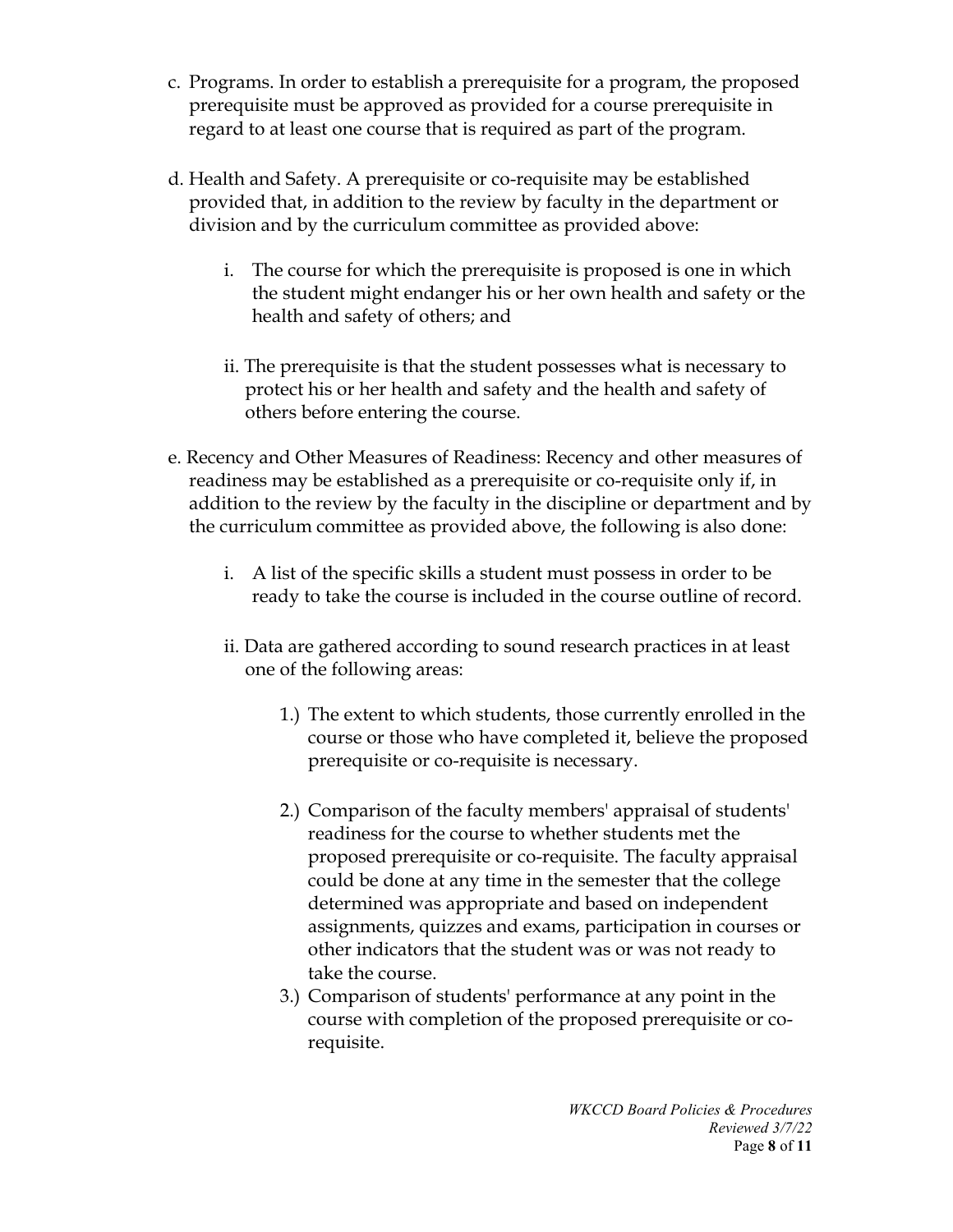- 4.) Comparison of student performance in the course to their scores on assessment instruments in the manner required to validate an assessment instrument and cut scores for the course in question as described above.
- ii. The standard for any comparison done shall be that a student is highly unlikely to receive a satisfactory grade in the course unless the student has met the proposed prerequisite or co-requisite. The research design, operational definitions, and numerical standards, if appropriate, shall be developed by research personnel, discipline faculty, and representatives of the academic senate. If the evidence fails to meet the standard established, each college may establish the proposed prerequisite or co-requisite as a recommended preparation and may seek to establish it as a prerequisite or corequisite only by following the process described in this policy and any applicable college policies.
- iv. If the curriculum committee has determined as provided in these procedures that a new course needs to have a prerequisite or corequisite, then the prerequisite or co-requisite may be established for a single period of not more than two years while research is being conducted and a determination is being made, provided that:
	- 1.) All other requirements for establishing the prerequisite or corequisite have already been met; and
	- 2.) Students are informed that they may enroll in the course although they do not meet the prerequisite. However, students who lack the prerequisite may not constitute more than 20% of those enrolled in any section of the course. Prerequisites and co-requisites that are exempt from review at the time they are, or were, established are not eligible for this exception, and the research must be conducted during the six years before they must be reviewed.
- f. Additional Rules. Title 5, Section 55202 specifies additional rules, which are to be considered part of this document as though reproduced here.
- 2. Advisories on Recommended Preparation.

The college may recommend that a student meet a standard of readiness at entry only if recommended by the faculty in the discipline or department and by the curriculum committee as provided in above. This process is required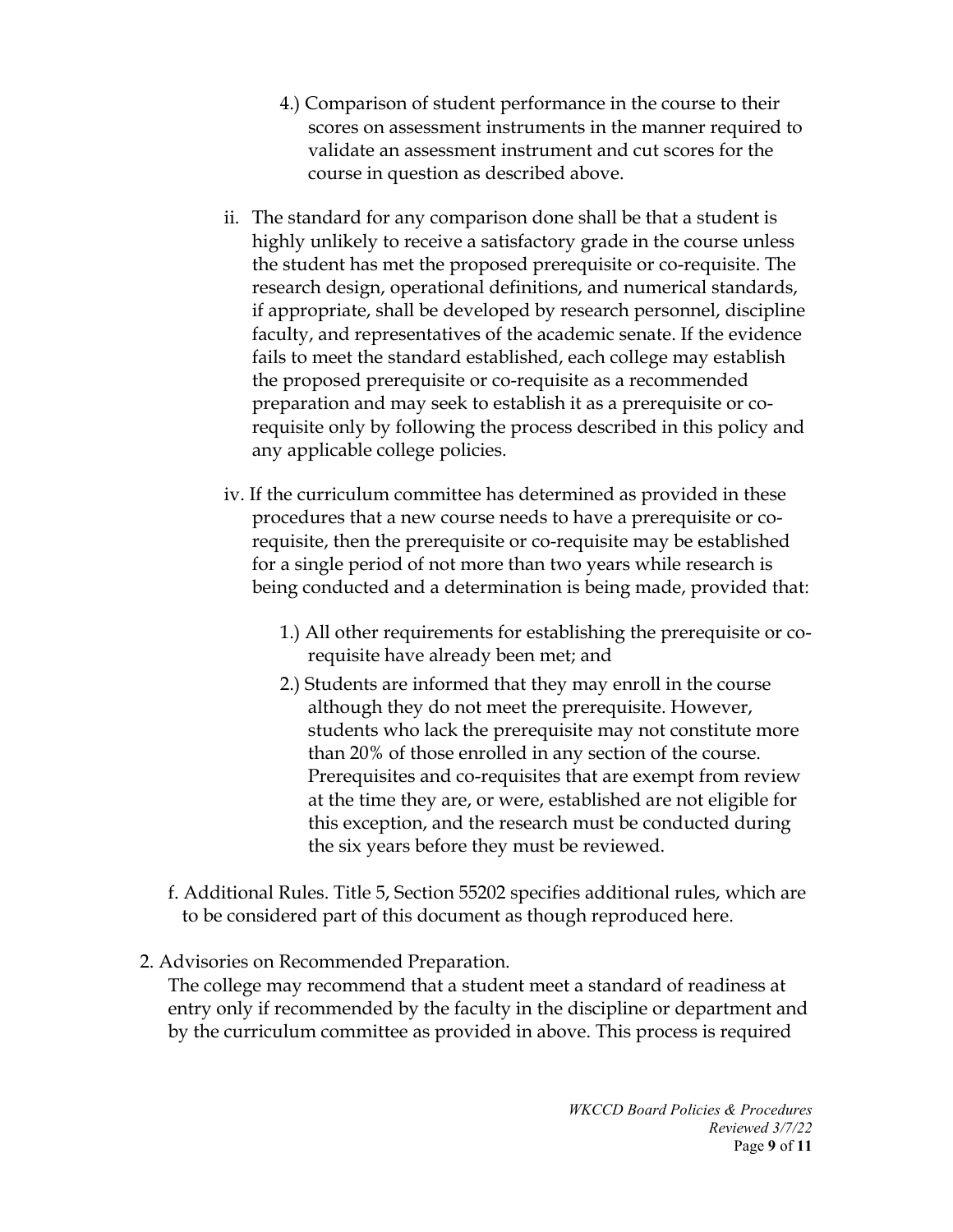whether the college used to describe such recommendations in its catalog or schedule as "prerequisites," or "recommended," or by any other term.

3. Limitations on Enrollment.

The types of limitation on enrollment specified below may only be established through the curriculum review process by the discipline or department faculty and the curriculum committee specified above including the requirement to review them again at least every six years; for example, as part of program review. The following requirements must also be met in order to establish these particular limitations on enrollment.

- a. Performance Courses. The college may establish audition or try-out as a limitation on enrollment for courses that include public performance or intercollegiate competition such as but not limited to band, orchestra, theater, competitive speech, chorus, journalism, dance, and intercollegiate athletics provided that:
	- i. For any certificate or associate degree requirement which can be met by taking this course, there is another course or courses which satisfy the same requirement; and
	- ii. The college includes in the course outline of record a list of each certificate or associate degree requirement that the course meets and of the other course or courses which meet the same requirement.

Limitations on enrollment established as provided for performance courses shall be reviewed during program review or at least every six years to determine whether the audition or try-out process is having a disproportionate impact on any historically under-represented group and, if so, a plan shall be adopted to seek to remedy the disproportionate impact. If disproportionate impact has been found, the limitation on enrollment may not be printed in subsequent catalogs or schedules nor enforced in any subsequent term until such a plan has been endorsed by the department and the college administration and put into effect.

**Implementing Prerequisites, Co-Requisites, and Limitations on Enrollment**  Implementation of prerequisites, co-requisites, and limitations on enrollment must be done in a consistent manner and not left exclusively to the classroom instructor. Every attempt shall be made to enfore all conditions a student must meet to be enrolled in the course through the registration process so that a student is not permitted to enroll unless he/she has met all the conditions or has met all except those for which he/she has a pending challenge or for